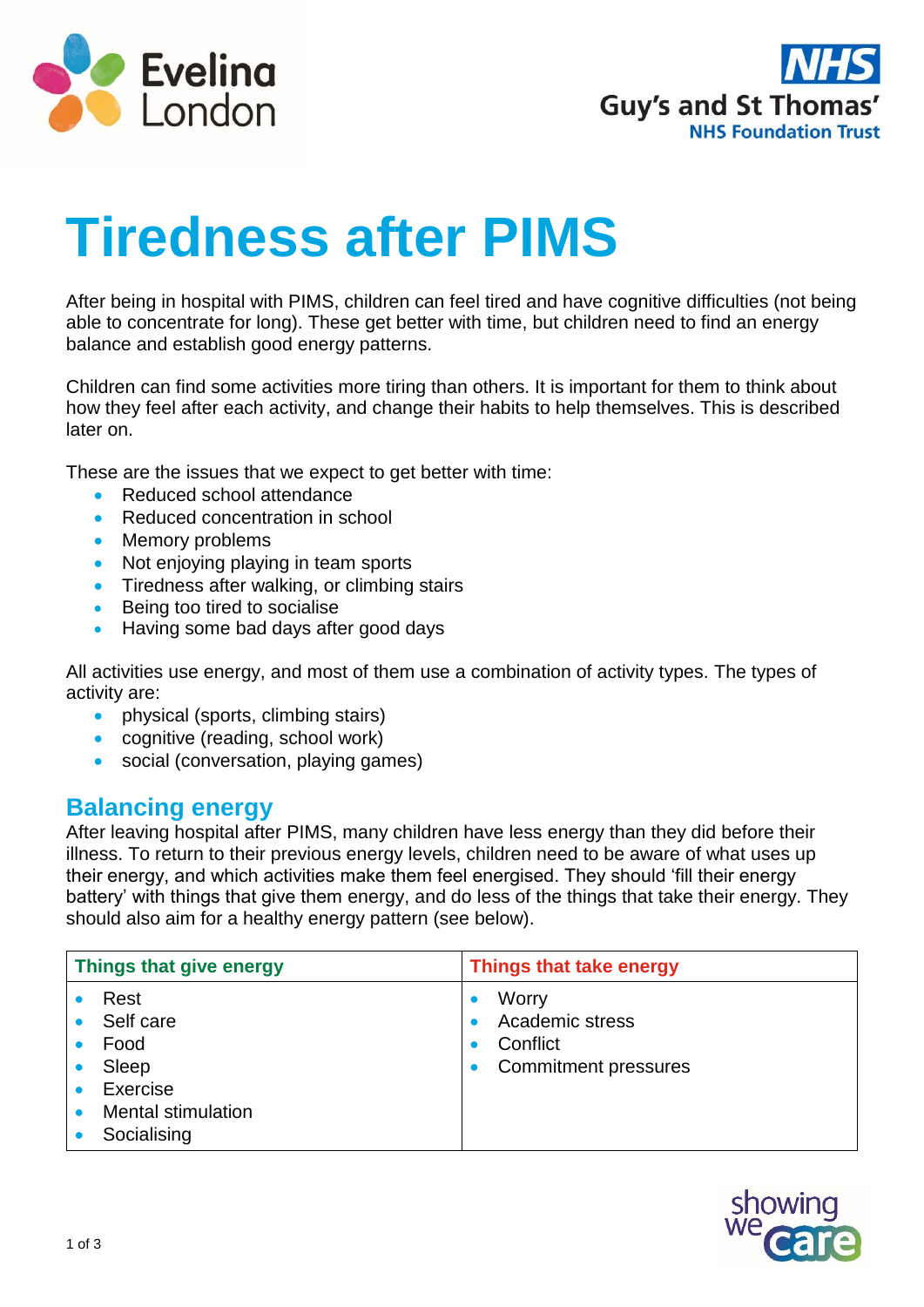# **Energy patterns**

## **Boom and bust**

We see this pattern in people who have tiredness after being unwell. It involves fluctuating patterns of overactivity and underactivity.

It is tempting to do more on a good day or when you have important things, like school. But this can make you feel worse or mean you need time to rest. Gradually, the



time you need to rest after an activity can get longer, and your overall average activity levels can decrease.

## **Stuck in the mud**

This is when people significantly reduce their activity levels due to their tiredness, for example by not doing any exercise or going to school. Exercise, mental stimulation and socialising are on the list of things that **give** energy. These things can be gained from going to school. Children who do not exercise or attend school, even for a short time on a bad day, risk getting into this cycle of low energy.

## **Baseline and pacing**

It's best to aim for this energy pattern. Our baseline is the amount of activity we can do without making tiredness worse. Pacing allows us to engage in activities little and often to build up activity levels over time, avoiding the above patterns.

For example, if your baseline for walking without having worse symptoms is 5 minutes, you can take breaks after 5 minutes of walking, and slowly build up your baseline over time. This applies for any activity. You can then move on to more intense activities like football training.

Tips for pacing:

- Spread activities out over more time
- Break up tasks or school work into manageable chunks
- Stick to your planned limits **even on a good day** when you might feel like you could do more
- Try to do some light activity **even on a bad day**
- Do not focus too much on one kind of activity
- Take regular breaks
- Sleep well
- Prioritise important tasks for good days

It can be helpful to keep an activity diary. You should write what activity you did, how long you did it for, and how your energy level felt afterwards. You can highlight activities that need the most amount of energy in red, medium amounts in yellow, and relaxing activities that help you recharge in green.